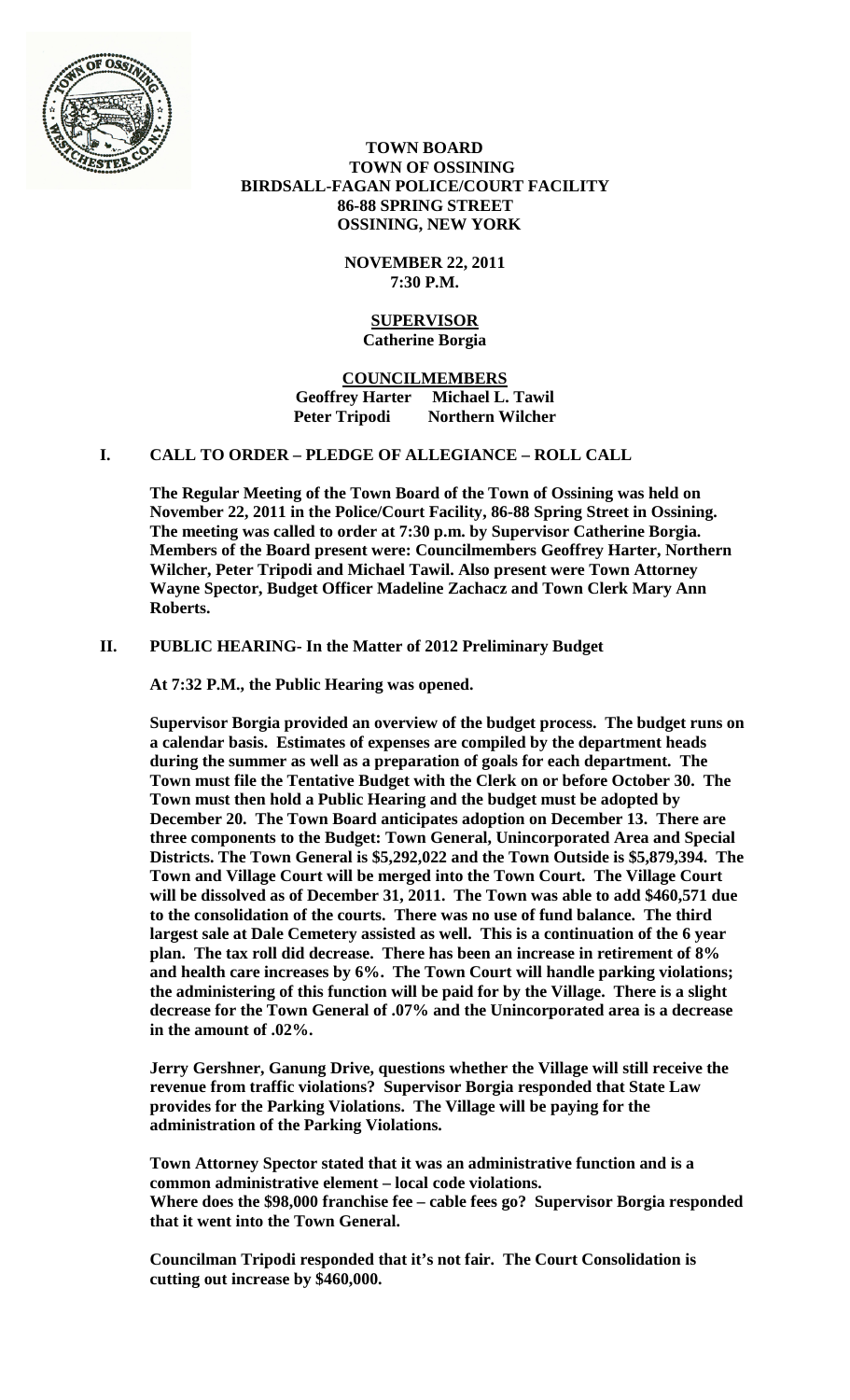**Mr. Gershner commented on the Police Budget which includes a car. What about the Police Building which the Town Outside is paying for.** 

**Supervisor Borgia responded that one car was kept in the budget for this year. Councilman Tawil commented that the speaker does not understand that the Town is responsible.**

**Supervisor Borgia stated that there were two proposals made which were not equal. The Town Board expressed concern for Town personnel. Neither proposal was interested in using the building at 507 North State Road. There are no active proposals for use of the building at this time.**

**Why does the Town Outside pay for the SRO at AMD when there are children from the Village of Ossining, Yorktown and New Castle. This expense should be borne by the school.** 

**Supervisor Borgia responded that the use of the building on North State Road is based on geography and the health, safety and welfare of the residents.**

**Councilman Tripodi spoke as a Town Outside resident and that the building on North State Road is used for investigation of bank robberies, etc. County wide and we should be compensated for its use.**

**Bruce Bell, Minkel Road, questioned the \$20,000 in the budget for a car in the Police Department line. The part time officer has been re-instated and may require the use of a vehicle. The Ambulance District includes Briarcliff Manor, Croton and Ossining Town and Village. The Unincorporated and Villages pay 93% with 7% being paid by New Castle. A short term contract with Croton for staffing services 24 hours per day seven days a week is being worked on. There is a small administrative fee.**

**Anthony DeLucci, White Birch Drive, stated that in the aftermath of the October 29 snowstorm, there has been no clean up. The tree branches were picked up on**  November 21<sup>st</sup> and the leaves have still not been removed.

**Supervisor Borgia responded that it has been a challenging year for the Highway Department as the leaves had not dropped prior to the snowstorm making the situation worse. Due to the leaves still being on the trees, the snow caused a great deal of the branches the fall. Supervisor Borgia apologized for the service not up to his expectations. The storm came down quickly during the day time.**

**Janet Zarowitz, White Birch Drive, discussed the excessive pressure put on Court Consolidation as well as the excessive cost of the police building. There was also a safety concern with the Highway Department Budget being lowered. In order to get to my home there are two steep hills and with the decrease in fuel and salt it may become a safety issue. Please re-consider what you might be saving.**

**Councilman Tripodi stated that there are spending cuts in the Highway Department and it is evident in the budget.**

**Supervisor Borgia responded that it was a calculated guess for the amount of salt.**

**At 9:00 P.M., the Councilmember Tawil moved and it was seconded by Councilmember Wilcher that the Public Hearing be closed.**

## **III. ANNOUNCEMENTS**

**The Ossining Public Library reading at the Westchester Collaborative Theater will take place at 3 p.m. on December 4th and 5th. Please visit the Ossining Town website for more information.**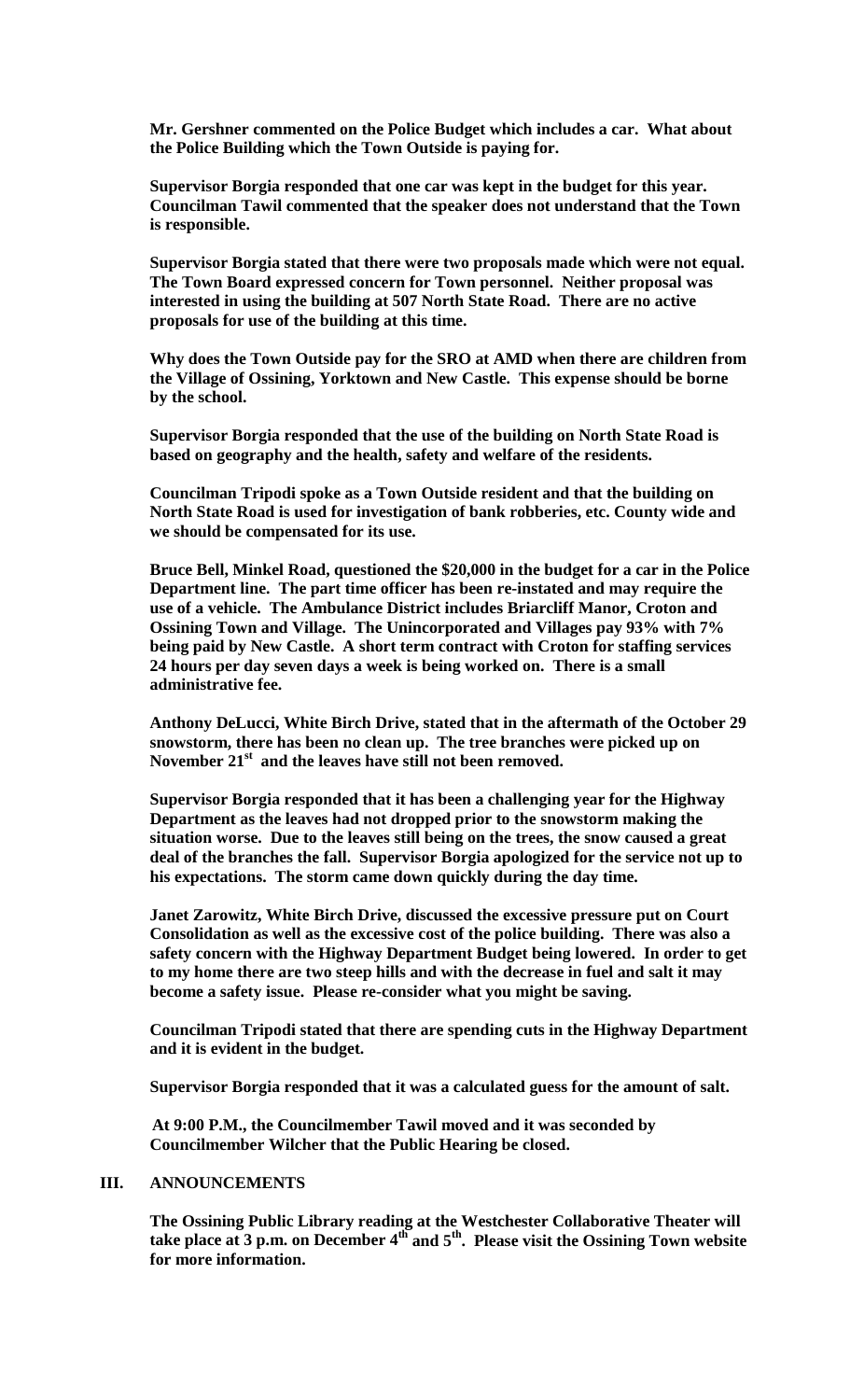## **IV. PUBLIC COMMENT ON AGENDA ITEMS**

## **V. BOARD RESOLUTIONS**

## **A. Approval of Minutes**

**Councilmember Tawil moved and it was seconded by Councilmember Harter that the following be approved:**

**Resolved, that the Town Board of the Town of Ossining hereby approves the November 9, 2011 Minutes of the Regular Meeting as presented.**

**Motion Carried: Unanimously**

## **B. Approval of Voucher Detail Report**

**Councilmember Tawil moved and it was seconded by Councilmember Wilcher that the following be approved:**

**Resolved, that the Town Board of the Town of Ossining hereby approves the Voucher Detail Report dated November 22, 2011 in the amount of \$1,391,311.38.**

> **Vote: 4-0-1 Voting Aye: Wilcher, Harter, Tawil & Borgia Nay: Tripodi**

**C. A RESOLUTION AUTHORIZING THE ISSUANCE OF NOT EXCEEDING \$800,000 BONDS OF THE TOWN OF OSSINING, WESTCHESTER COUNTY, NEW YORK, TO PAY THE COST OF CERTAIN JUDGMENTS, COMPROMISED CLAIMS OR SETTLED CLAIMS RESULTING FROM COURT ORDERS ON PROCEEDINGS BROUGHT PURSUANT TO ARTICLE 7 OF THE REAL PROPERTY TAX LAW DUE AND PAYABLE IN THE CURRENT FISCAL YEAR OF SAID TOWN.**

**Councilmember Tawil moved and it was seconded by Councilmember Wilcher that the following be approved:**

**BE IT RESOLVED, by the affirmative vote of not less than two-thirds of the total voting strength of the Town Board of Town of Ossining, Westchester County, New York, as follows:**

**Section 1. For the class of objects or purposes of paying the cost of certain judgments, compromised claims or settled claims resulting from court orders on proceedings brought pursuant to Article 7 of the Real Property Tax Law due and payable in the current fiscal year of the Town of Ossining, Westchester County, New York, including incidental expenses in connection therewith, there are hereby authorized to be issued not exceeding \$800,000 bonds of said Town pursuant to the provisions of the Local Finance Law.** 

**Section 2. The maximum estimated cost of the aforesaid class of objects or purposes is \$800,000, and the plan for the financing thereof shall be by the issuance of not exceeding \$800,000 bonds of said Town herein. Such bonds are to be payable from amounts which shall annually be levied on all the taxable real property in said Town, and the faith and credit of said Town of Ossining, Westchester County, New York, are hereby pledged for the payment of said bonds and the interest thereon.**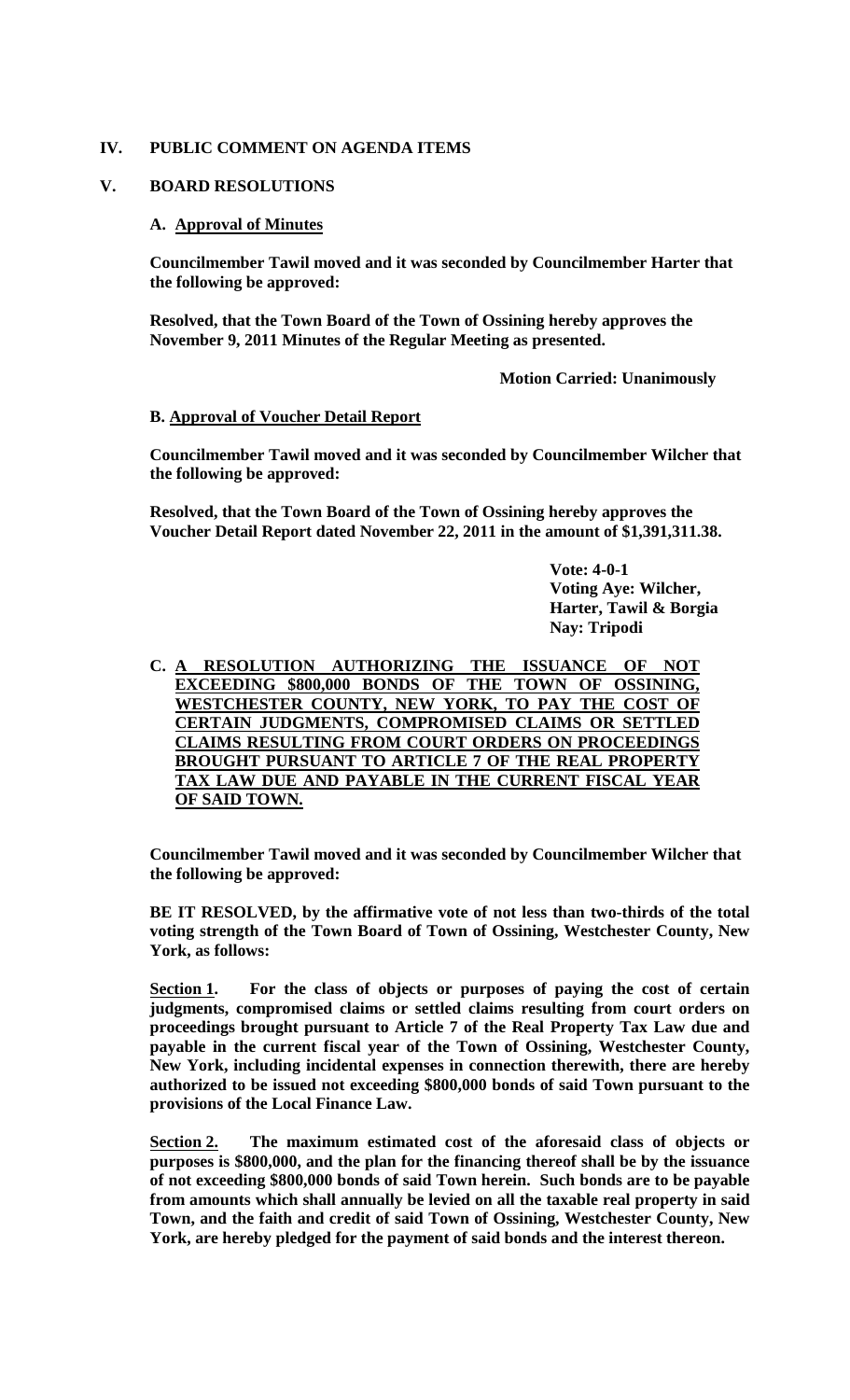**Section 3. It is hereby determined that the period of probable usefulness of the aforesaid class of objects or purposes is twenty years, pursuant to subdivision 33-a of paragraph a of Section 11.00 of the Local Finance Law.**

**Section 4. Subject to the provisions of the Local Finance Law, the power to authorize the issuance of and to sell bond anticipation notes in anticipation of the issuance and sale of the serial bonds herein authorized, including renewals of such notes, is hereby delegated to the Supervisor, the chief fiscal officer. Such notes shall be of such terms, form and contents, and shall be sold in such manner, as may be prescribed by said Supervisor, consistent with the provisions of the Local Finance Law.**

**Section 5. All other matters except as provided herein relating to the serial bonds herein authorized including the date, denominations, maturities and interest payment dates, within the limitations prescribed herein and the manner of execution of the same, including the consolidation with other issues, and also the ability to issue serial bonds with substantially level or declining annual debt service, shall be determined by the Supervisor, the chief fiscal officer of such Town. Such bonds shall contain substantially the recital of validity clause provided for in Section 52.00 of the Local Finance Law, and shall otherwise be in such form and contain such recitals, in addition to those required by Section 51.00 of the Local Finance Law, as the Supervisor shall determine consistent with the provisions of the Local Finance Law.**

**Section 6. The validity of such bonds and bond anticipation notes may be contested only if:**

- **1) Such obligations are authorized for an object or purpose for which said Town is not authorized to expend money, or**
- **2) The provisions of law which should be complied with as of the date of publication of this resolution are not substantially complied with,**

**and an action, suit or proceeding contesting such validity is commenced within twenty days after the date of such publication, or**

**3) Such obligations are authorized in violation of the provisions of the Constitution.**

**Section 7. This resolution shall constitute a statement of official intent for purposes of Treasury Regulations Section 1.150-2. Other than as specified in this resolution, no monies are, or are reasonably expected to be, reserved, allocated on a long-term basis, or otherwise set aside with respect to the permanent funding of the object or purpose described herein.**

**Section 8. This resolution, which takes effect immediately, shall be published in summary form in the official newspaper of said Town for such purpose, together with a notice of the Town Clerk substantially in the form provided in Section 81.00 of the Local Finance Law.**

> **Roll Call Vote: Vote: 4-0-1 Ayes: Wilcher, Tawil, Harter & Borgia Nay: Tripodi**

### **D. Request for Bids- Delivery of Meals and Supplies for Nutrition Program**

**Councilmember Harter moved and it was seconded by Councilmember Tawil that the following be approved:**

**Resolved, that the Town Board of the Town of Ossining hereby authorizes the Town Clerk to advertise a Request for Bids for the delivery of meals and supplies for the Nutrition Program, located in the Ossining Community Center. Bids shall be submitted no later than 10:00AM on Monday, December 5th in the office of the Town Clerk.**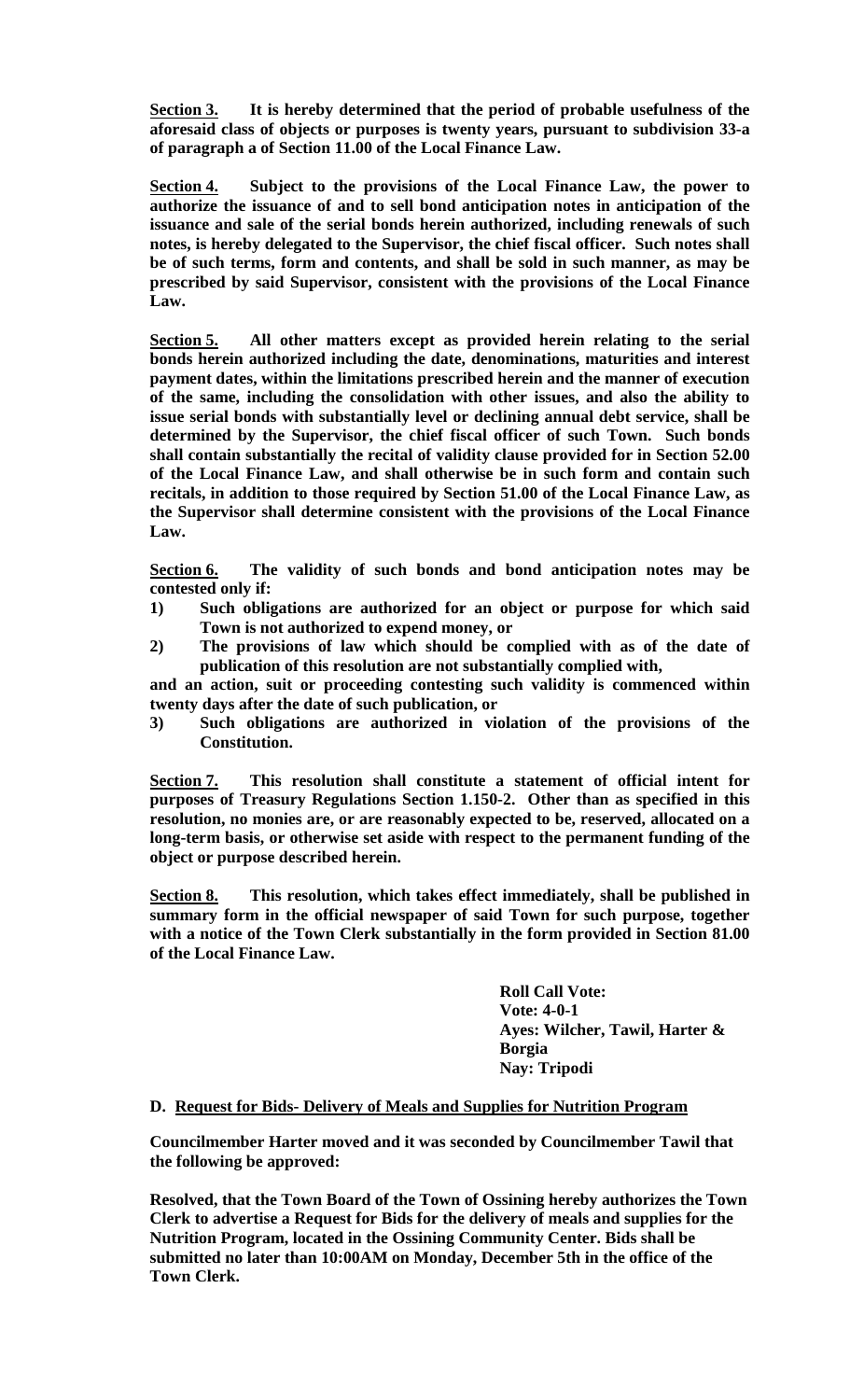## **E. Palaia Stipulation- CSEA**

**Councilmember Harter moved and it was seconded by Councilmember Tawil that the following be approved:**

**Resolved, that the Town Board of the Town of Ossining herby ratifies and approves the Stipulation between and among Sharon Palaia, the Town and the Civil Service Employees Association Inc., Local 1000, AFSCME, AFL-CIO, Town of Ossining Unit; and be it further**

**Resolved, that the Town Board hereby authorizes the Town Supervisor to execute the Stipulation on its behalf.**

**Motion Carried: Unanimously**

## **F. Call for Public Hearing on Traffic Violations Bureau Local Law No. 9**

**Councilmember Tawil moved and it was seconded by Councilmember Wilcher that the following be approved:**

**Resolved, that the Town Board of the Town of Ossining hereby calls for a Public Hearing to be held on Tuesday, December 13, 2011 at 7:30p.m. at the Village of Ossining Police/Court Facility, 86-88 Spring Street, in the matter of the Traffic Violations Bureau Local Law No. 9.**

**Motion Carried: Unanimously**

### **G. Auctions International Bids**

**Councilmember Harter moved and it was seconded by Councilmember Tawil that the following be approved:**

**Whereas, the Town Board of the Town of Ossining has authorized the surplus of 7 Town vehicles and,**

**Whereas, the Town Board has authorized those vehicles to be sold on Auctions International,**

**Resolved, that the Town Board of the Town of Ossining hereby authorizes the sale of the aforementioned surplus vehicles to the highest bidder on Auctions International.**

**Lot #1: 2005 Ford Expedition XLT \$8,550.00 Lot #2: 2008 Ford Crown Vic \$7,700.00 Lot #3: 2008 Ford Crown Vic \$8,100.00 Lot #4: 1999 Ford E450 Bus \$2,850.00 Lot #5: 2001 Dodge Ram 2500 Pickup \$2,026.00 Lot #6: 2000 Ford Crown Vic \$1,175.00 Lot #8: 2006 Ford Expedition XLT \$7,995.00**

**Motion Carried: Unanimously**

### **H. Peak Power Systems Contract Authorization- Generator**

**Councilmember Tawil moved and it was seconded by Councilmember Wilcher that the following be approved:**

**Resolved, that the Town Board of the Town of Ossining hereby authorizes the Supervisor to sign a maintenance contract with Peak Power Systems of Middletown, New York for service of the generator at 507 North State Road in Briarcliff Manor, upon approval of the Town Attorney.**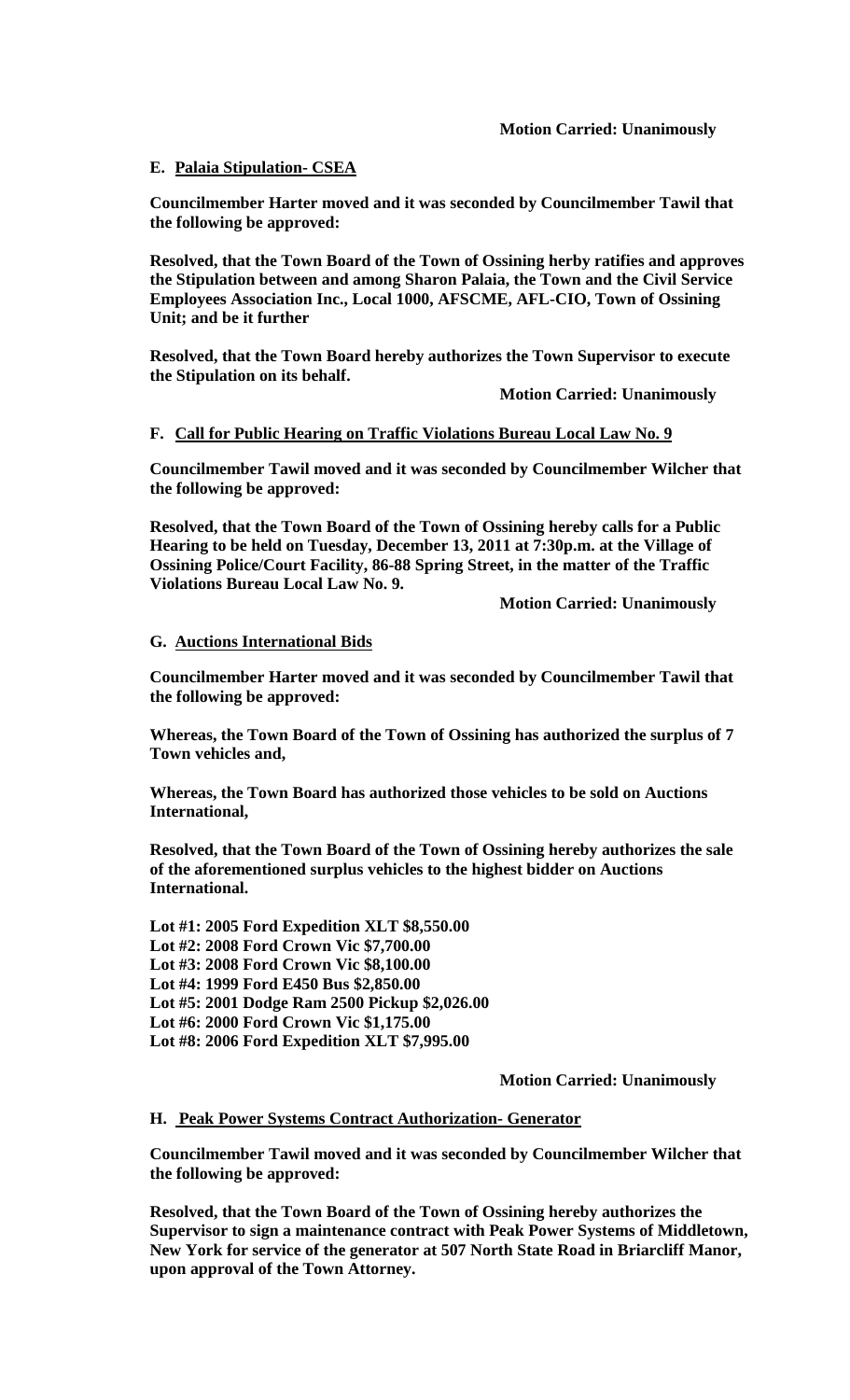**Vote: 4-0-1 Voting Aye: Wilcher, Harter, Tawil & Borgia Nay: Tripodi**

## **I. Resolution Adopting Local law No. 8 of 2011- Amending the Zoning Law**

**Councilmember Tawil moved and it was seconded by Councilmember Wilcher that the following be approved:**

**Whereas, James Zappi, P.E. (Perryco Homes, NY) has submitted an application to the Town Board for the rezoning of an approximately 22,198 square foot portion of a 0.956-acre parcel located on the easterly side of North State Road and designated Section 90.15, Block 2, Lot 6, from R-10 to General Business (GB), so that the entire property would be zoned GB, so as to permit a project which would consist of 12 town homes on 12 individual lots, with three of the dwelling units constituting affordable housing (the "Proposed Action"); and**

**Whereas, the Planning Board issued a report dated February 14, 2011 recommending that the entire subject property be zoned General Business (GB) expressly for the purpose of constructing a residential development with a maximized affordable housing component, in accordance with Section 200-18B(1) and Article VI of the Town's Zoning Law, and subject to the Town and the property owner entering into a voluntary contract to ensure the implementation of this purpose and no other; and**

**Whereas, the Westchester County Planning Department indicated that the County Planning Board supports the proposed rezoning if it will provide the foundation for a residential development that will include affordable affirmatively furthering fair housing units; and**

**Whereas, the Town Board declared itself Lead Agency for review of the subject application in accordance with the State Environmental Quality Review Act (SEQRA), determining the proposed action to be an Unlisted Action; and Whereas, on March 8, 2011, the Town Board, acting as lead agency, hereby adopts the attached Negative Declaration and has determined that the proposed action will not have any significant adverse impact upon the environment thereby ending the SEQRA review process; and be it further**

**Resolved, that the Town Board of the Town of Ossining hereby adopts the following Local Law 9-2011 which changes the zoning designation of the easterly portion of the property at 558 North State Road from R-10 One Family Residence District to GB General Business District, which property is designated on the Tax Assessment Map of the Town of Ossining as Section 90.15, Block 2, Lot 6.**

**Motion Carried: Unanimously**

### **VI. CORRESPONDENCE TO BE RECEIVED AND FILED**

### **VII. VISITOR RECOGNITION**

### **VIII. ADJOURNMENT –WORKSESSION**

**At 9:22 p.m. Councilmember Tawil moved and it was seconded by Councilmember Wilcher that the meeting be adjourned to work session**

**Albert Rivera presented and reviewed the bids for the Shine House. There were four contractors and 2 interior and roof and J & G Home Improvements. J & G recommended Westoff Roofing. Councilmember Tripodi questioned how much is covered by insurance? Supervisor Borgia advised that some of this is covered under insurance and \$18,000 will be covered for the interior repair. The roof repair will not be covered. Mr. Rivera recommends that the sky lights be eliminated and to make the roof flat. After review of all the bids Westoff was the least expensive.**